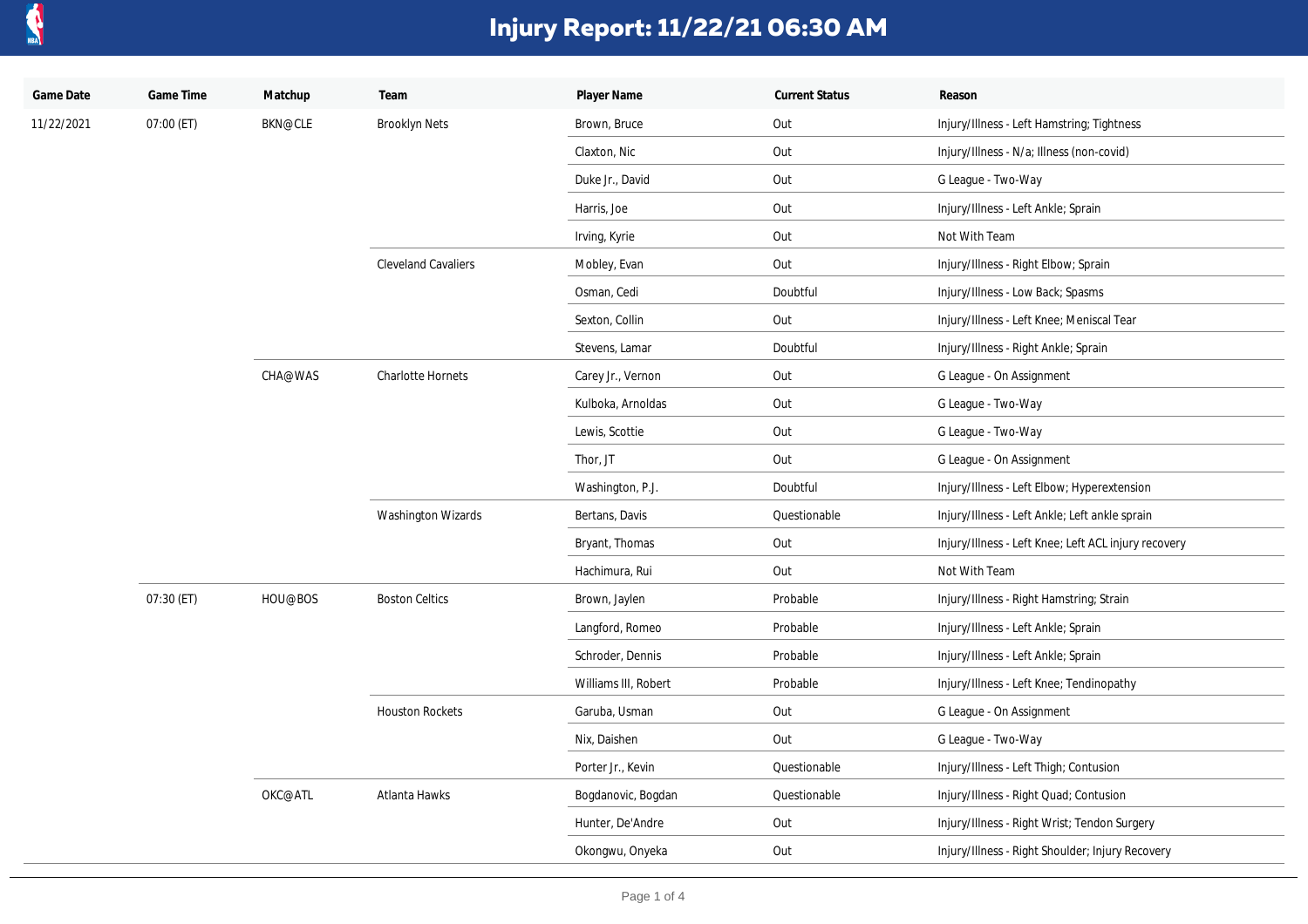

| Game Date | Game Time  | Matchup | Team                   | Player Name              | <b>Current Status</b> | Reason                                          |
|-----------|------------|---------|------------------------|--------------------------|-----------------------|-------------------------------------------------|
|           |            |         | Oklahoma City Thunder  | Gilgeous-Alexander, Shai | Questionable          | Injury/Illness - Right Ankle; Sprain            |
|           |            |         |                        | Krejci, Vit              | Out                   | G League - On Assignment                        |
|           |            |         |                        | Maledon, Theo            | Out                   | G League - On Assignment                        |
|           |            |         |                        | Mann, Tre                | Out                   | G League - On Assignment                        |
|           |            |         |                        | Watson, Paul             | Out                   | G League - Two-Way                              |
|           | 08:00 (ET) | IND@CHI | Chicago Bulls          |                          |                       | NOT YET SUBMITTED                               |
|           |            |         | Indiana Pacers         | Warren, T.J.             | Out                   | Injury/Illness - Left Navicular; Fracture       |
|           |            | MIN@NOP | Minnesota Timberwolves | Okogie, Josh             | Questionable          | Injury/Illness - Back; Spasms                   |
|           |            |         |                        | Reid, Naz                | Questionable          | Injury/Illness - Right Foot; Soreness           |
|           |            |         | New Orleans Pelicans   | Graham, Devonte'         | Questionable          | Injury/Illness - Left Foot; Soreness            |
|           |            |         |                        | Hommes, Daulton          | Out                   | Injury/Illness - Right Fibular; Stress Fracture |
|           |            |         |                        | Louzada, Didi            | Out                   | League Suspension                               |
|           |            |         |                        | Williamson, Zion         | Out                   | Injury/Illness - Right Foot; Fracture           |
|           |            | ORL@MIL | Milwaukee Bucks        | DiVincenzo, Donte        | Out                   | Injury/Illness - Left Ankle; Injury recovery    |
|           |            |         |                        | Hood, Rodney             | Probable              | Injury/Illness - Right Hamstring; Soreness      |
|           |            |         |                        | Lopez, Brook             | Out                   | Injury/Illness - Back; Soreness                 |
|           |            |         |                        | Ojeleye, Semi            | Out                   | Injury/Illness - Right Calf; Soreness           |
|           |            |         | Orlando Magic          | Anthony, Cole            | Questionable          | Injury/Illness - Right Ankle; Sprain            |
|           |            |         |                        | Carter-Williams, Michael | Out                   | Injury/Illness - Left Ankle; Injury Recovery    |
|           |            |         |                        | Fultz, Markelle          | Out                   | Injury/Illness - Left Knee; Injury Recovery     |
|           |            |         |                        | Harris, Gary             | Questionable          | Injury/Illness - Right Hand; Sprain             |
|           |            |         |                        | Isaac, Jonathan          | Out                   | Injury/Illness - Left Knee; Injury Recovery     |
|           |            |         |                        | Moore, E'Twaun           | Out                   | Injury/Illness - Left Knee; Sprain              |
|           | 08:30 (ET) | PHX@SAS | <b>Phoenix Suns</b>    |                          |                       | NOT YET SUBMITTED                               |
|           |            |         | San Antonio Spurs      | Cacok, Devontae          | Out                   | G League - Two-Way                              |
|           |            |         |                        | Collins, Zach            | Out                   | Injury/Illness - Left Ankle; Stress Fracture    |
|           |            |         |                        | Landale, Jock            | Out                   | Health and Safety Protocols                     |
|           |            |         |                        |                          |                       |                                                 |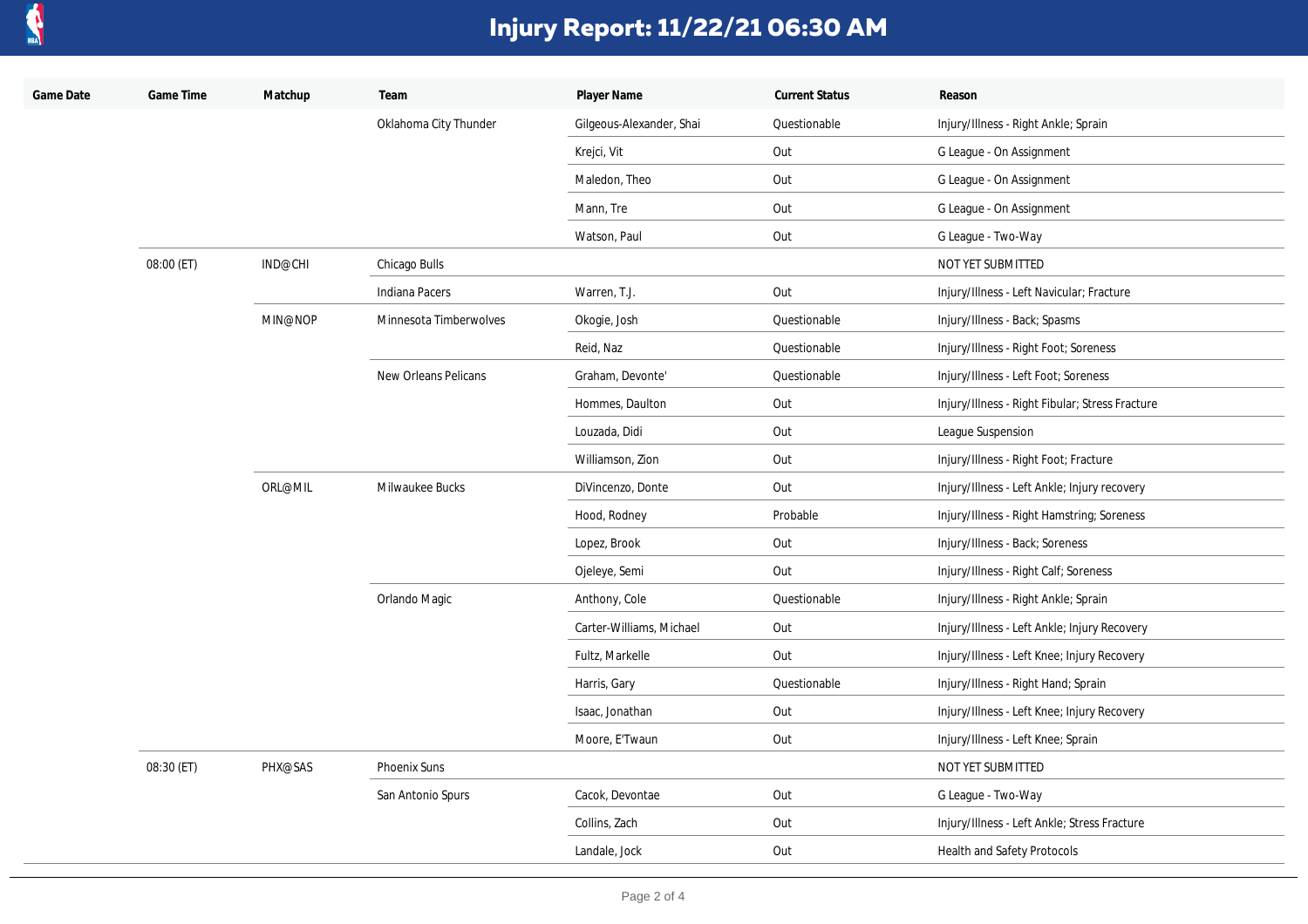

| Game Date  | Game Time    | Matchup | Team                    | Player Name        | <b>Current Status</b> | Reason                                     |
|------------|--------------|---------|-------------------------|--------------------|-----------------------|--------------------------------------------|
|            |              |         |                         | Primo, Joshua      | Out                   | G League - On Assignment                   |
|            |              |         |                         | Wieskamp, Joe      | Out                   | G League - Two-Way                         |
|            | 09:00 (ET)   | MEM@UTA | Memphis Grizzlies       | Brooks, Dillon     | Doubtful              | Injury/Illness - Right Hamstring; Soreness |
|            |              |         |                         | Melton, De'Anthony | Out                   | Injury/Illness - Right Groin; Soreness     |
|            |              |         |                         | Merrill, Sam       | Out                   | Injury/Illness - Left Ankle; Sprain        |
|            |              |         |                         | Pons, Yves         | Out                   | G League - Two-Way                         |
|            |              |         | Utah Jazz               | Azubuike, Udoka    | Out                   | G League - On Assignment                   |
|            |              |         |                         | Butler, Jared      | Out                   | G League - On Assignment                   |
|            |              |         |                         | Hughes, Elijah     | Out                   | G League - On Assignment                   |
|            | $10:00$ (ET) | PHI@SAC | Philadelphia 76ers      | Embiid, Joel       | Out                   | Health and Safety Protocols                |
|            |              |         |                         | Green, Danny       | Out                   | Injury/Illness - Left Hamstring; Tightness |
|            |              |         |                         | Harris, Tobias     | Questionable          | Injury/Illness - Left Hip; Soreness        |
|            |              |         |                         | Henry, Aaron       | Out                   | G League - Two-Way                         |
|            |              |         |                         | Riller, Grant      | Out                   | G League - Two-Way                         |
|            |              |         |                         | Simmons, Ben       | Out                   | Personal Reasons                           |
|            |              |         |                         | Springer, Jaden    | Out                   | G League - On Assignment                   |
|            |              |         | Sacramento Kings        | King, Louis        | Out                   | G League - Two-Way                         |
|            |              |         |                         | Queta, Neemias     | Out                   | G League - Two-Way                         |
|            |              |         |                         | Ramsey, Jahmi'us   | Out                   | G League - On Assignment                   |
|            |              |         |                         | Woodard II, Robert | Out                   | G League - On Assignment                   |
| 11/23/2021 | 07:00 (ET)   | MIA@DET | <b>Detroit Pistons</b>  |                    |                       | NOT YET SUBMITTED                          |
|            |              |         | Miami Heat              |                    |                       | NOT YET SUBMITTED                          |
|            | 07:30 (ET)   | LAL@NYK | Los Angeles Lakers      |                    |                       | NOT YET SUBMITTED                          |
|            |              |         | New York Knicks         |                    |                       | NOT YET SUBMITTED                          |
|            | 10:00 (ET)   | DEN@POR | Denver Nuggets          |                    |                       | NOT YET SUBMITTED                          |
|            |              |         | Portland Trail Blazers  |                    |                       | NOT YET SUBMITTED                          |
|            | 10:30 (ET)   | DAL@LAC | <b>Dallas Mavericks</b> |                    |                       | NOT YET SUBMITTED                          |
|            |              |         |                         |                    |                       |                                            |